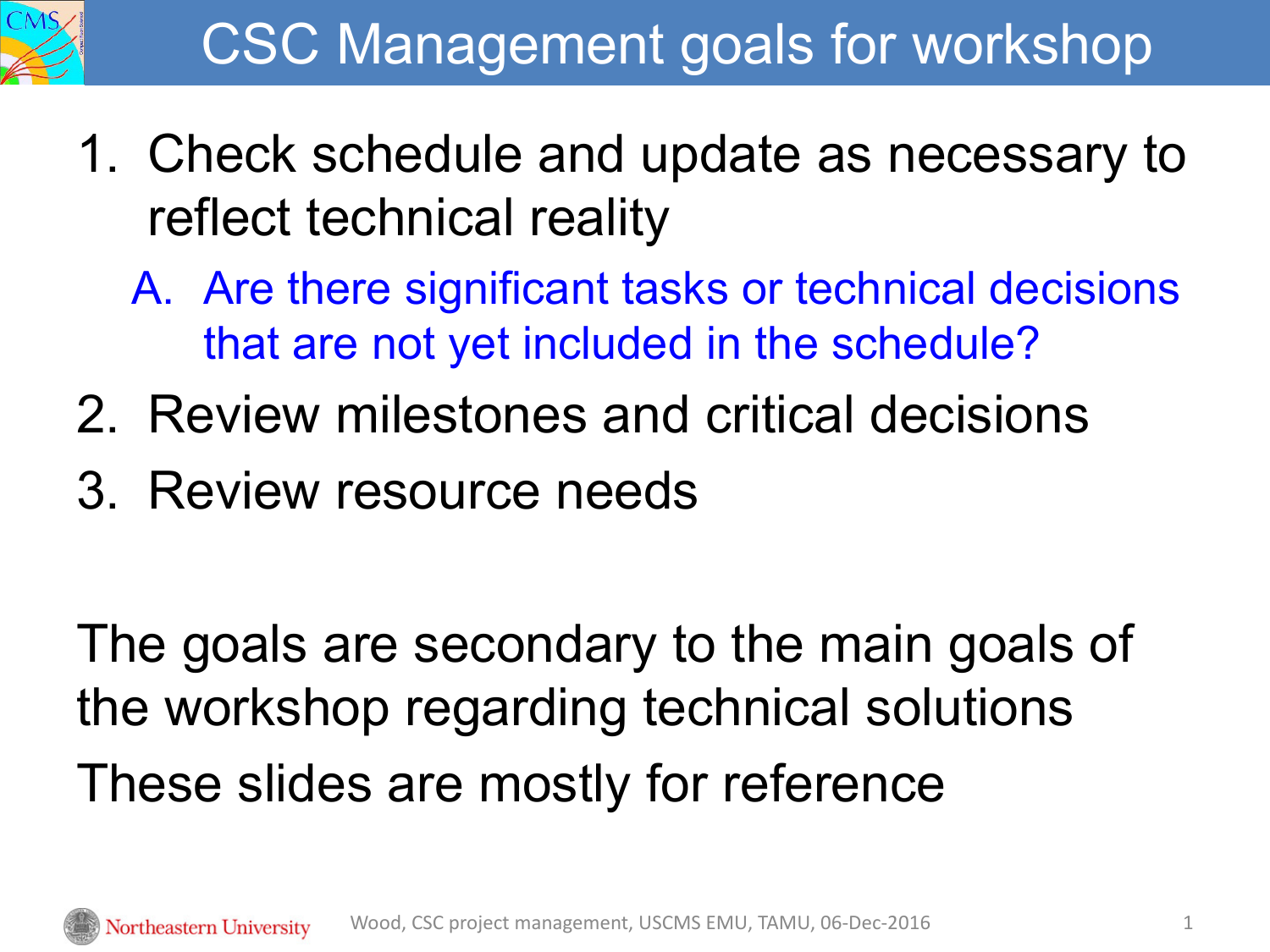

- Muon TDR due Fall 2017
- LS2:
	- Funding for LS2 upgrade production expected to be available around April 2018
		- R&D and prototyping can occur before then
	- Refurbishing of MEX/1 chambers with new electronics expected around April 2019
- LS3:
	- Funding for LS3 upgrade expected around 2020
	- LS3 installation before October 2024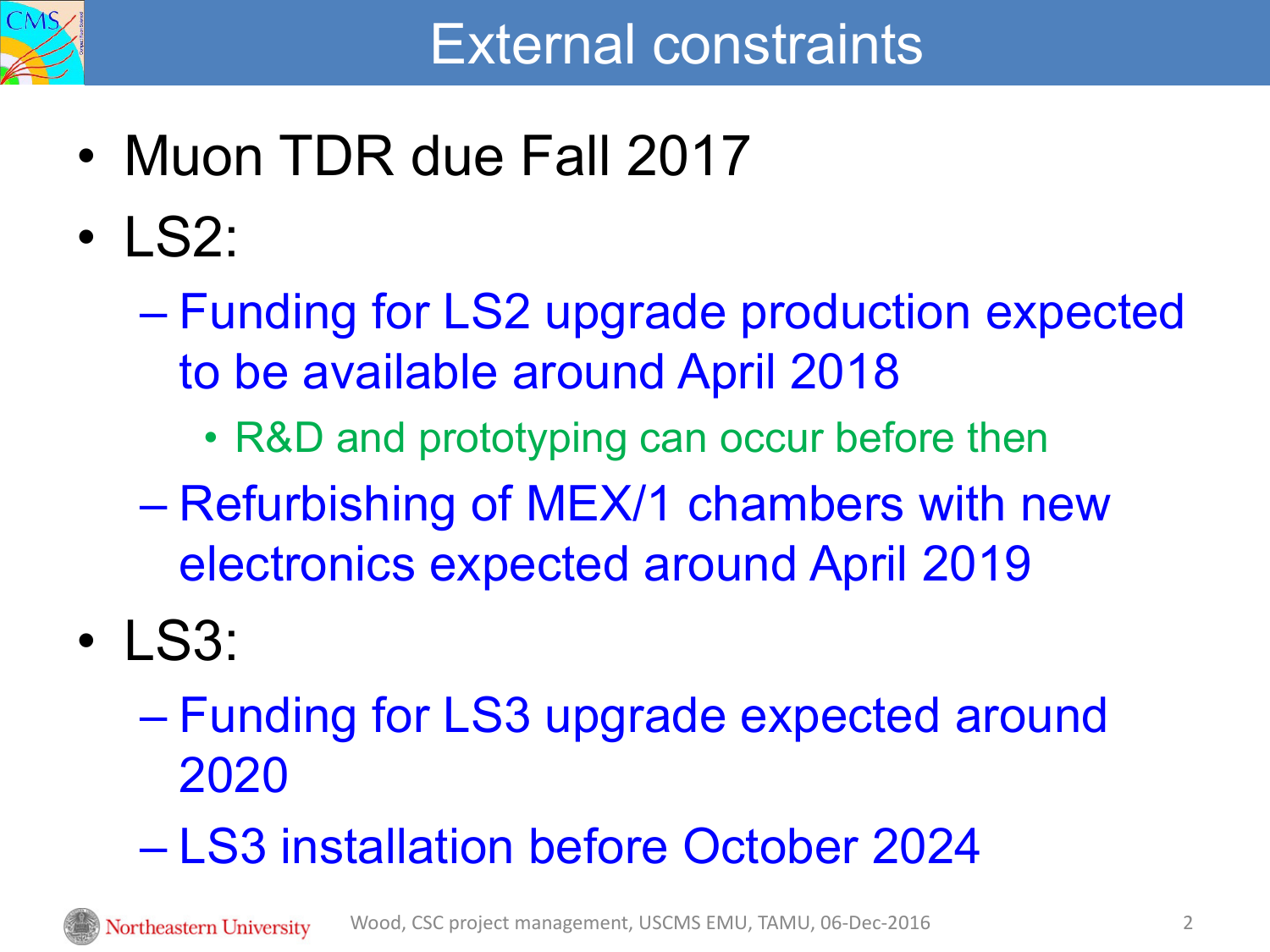## CSC milestone/decisions up to TDR and EDR

|         |     | Design demo - ON-DETECTOR Electronics                                                                                                                                                  |                   |
|---------|-----|----------------------------------------------------------------------------------------------------------------------------------------------------------------------------------------|-------------------|
| 3.2.1   | 141 | CSC: Demonstration of readout of upgraded Cathode Front End Board (DCFEB) with present Data<br>Mother Board (DMB) (HM)<br>• Validate the readout scheme to be used between LS2 and LS3 | 04/01/16<br>08:00 |
| 3.2.3   | 143 | CSC Review of electronics design completed (HM)<br>• Complete two-day internal review by the CSC community of the plans for the electronics<br>upgrades                                | 06/01/16<br>00:00 |
| 3.2.4   | 144 | CSC LV power specifications defined (HM)<br>. Define voltage and current needs of upgrade electronics so that LV infrastructure design can be<br>finalized                             | 01/05/17<br>17:00 |
| 3.4     | 279 | <b>CSC On-chamber and trigger electronics EDR (EM)</b>                                                                                                                                 | 01/05/18<br>00:00 |
|         |     | Design demo - OFF-DETECTOR Electronics                                                                                                                                                 |                   |
| 3.2.6.2 | 152 | ODMB optical transmitter and FPGA chosen (HM)<br>•Technical choice made on which optical transceiver and which FPGA to use in the ODMBv2<br>boards                                     | 07/09/20<br>17:00 |
| 3.2.5.4 | 149 | FED architecture chosen (HM)<br>•Technical choice made on which processor boards (CTP7, etc.) to adopt as the building block of<br>the CSC FED system                                  | 12/03/20<br>17:00 |
| 3.5     | 280 | <b>CSC Readout electronics EDR (EM)</b>                                                                                                                                                | 18/11/21<br>17:00 |

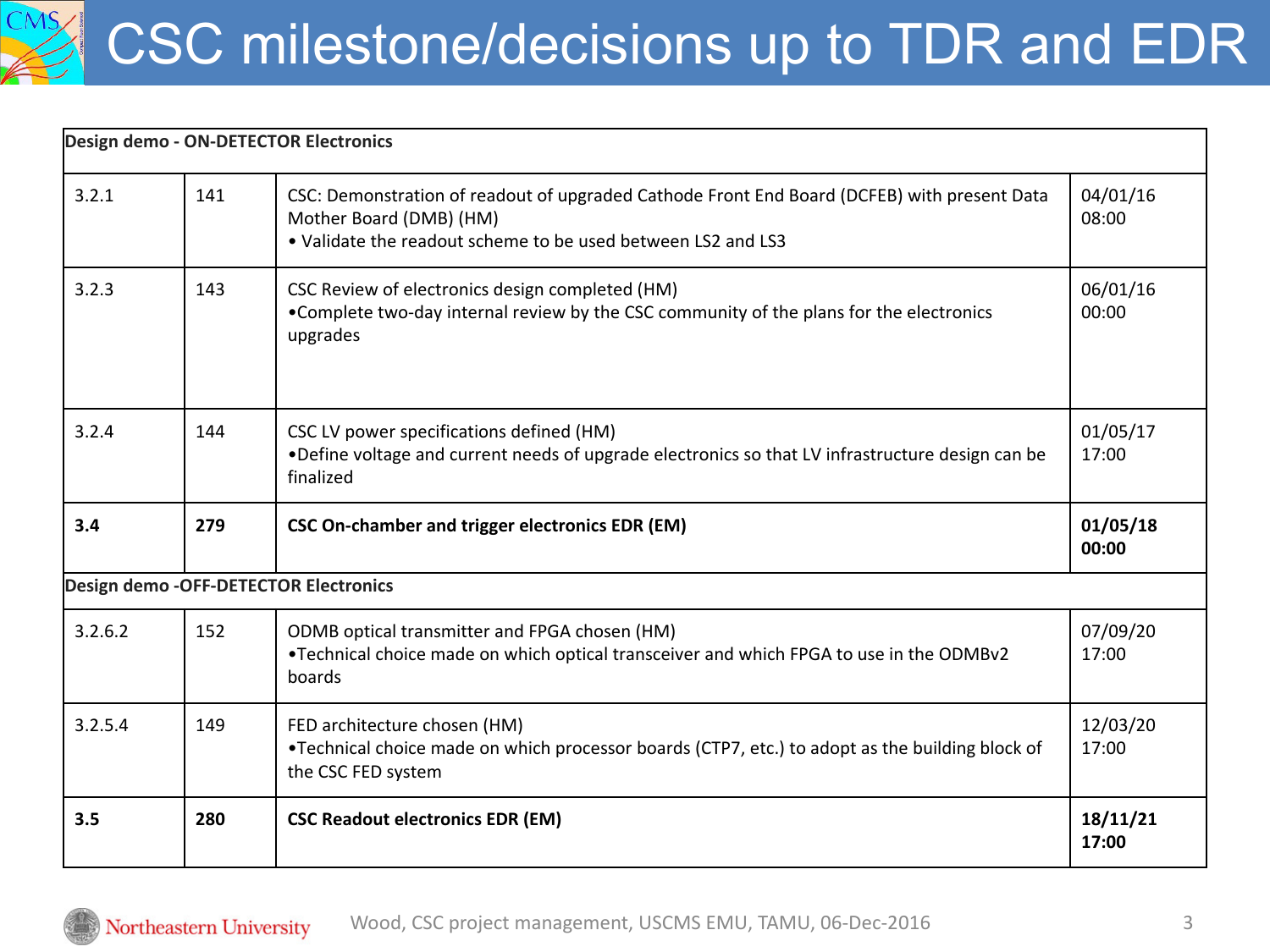

## CSC upgrade milestones

| <b>Milestone Title</b>                                                                                                    | expected date | <b>Milestone description</b>                                                                                                          |
|---------------------------------------------------------------------------------------------------------------------------|---------------|---------------------------------------------------------------------------------------------------------------------------------------|
|                                                                                                                           |               |                                                                                                                                       |
| CSC: Demonstration of readout of upgraded<br>Cathode Front End Board (DCFEB) with present<br>Data Mother Board (DMB) (HM) |               | 4/1/16 8:00 Validate the readout scheme to be used between LS2<br>and LS3                                                             |
| CSC Review of electronics design completed (HM)                                                                           |               | 6/1/16 0:00 Complete two-day internal review by the CSC<br>community of the plans for the electronics upgrades                        |
| CSC LV power specifications defined (HM)                                                                                  |               | 1/5/17 17:00 Define voltage and current needs of upgrade electronics<br>so that LV infrastructure design can be finalized             |
| CSC FED system preliminary specs assessment (HM)                                                                          |               | 8/17/17 0:00 Define a baseline configuration for the FED system that<br>meets the data-flow requirements for HL-LHC                   |
| ODMB optical transmitter and FPGA chosen (HM)                                                                             |               | 7/9/20 17:00 Technical choice made on which optical transceiver and<br>which FPGA to use in the ODMBv2 boards                         |
| FED architecture chosen (HM)                                                                                              |               | 12/3/20 17:00 Technical choice made on which processor boards<br>(CTP7, etc.) to adopt as the building block of the CSC<br>FED system |
|                                                                                                                           |               |                                                                                                                                       |
| CSC LVDB prototype validation completed (HM)                                                                              |               | 2/8/18 0:00 Bench testing completed of LVDB prototype with LVMB<br>and realistic load                                                 |
| CSC Front-end Prototypes validated (HM)                                                                                   |               | 1/10/18 0:00 Integration test completed for prototype ALCT, DCFEB,<br>and OTMB"                                                       |
| CSC On-chamber and trigger electronics EDR (EM)                                                                           | $5/1/18$ 0:00 |                                                                                                                                       |
| <b>CSC Readout electronics EDR (EM)</b>                                                                                   | 2/11/21 0:00  |                                                                                                                                       |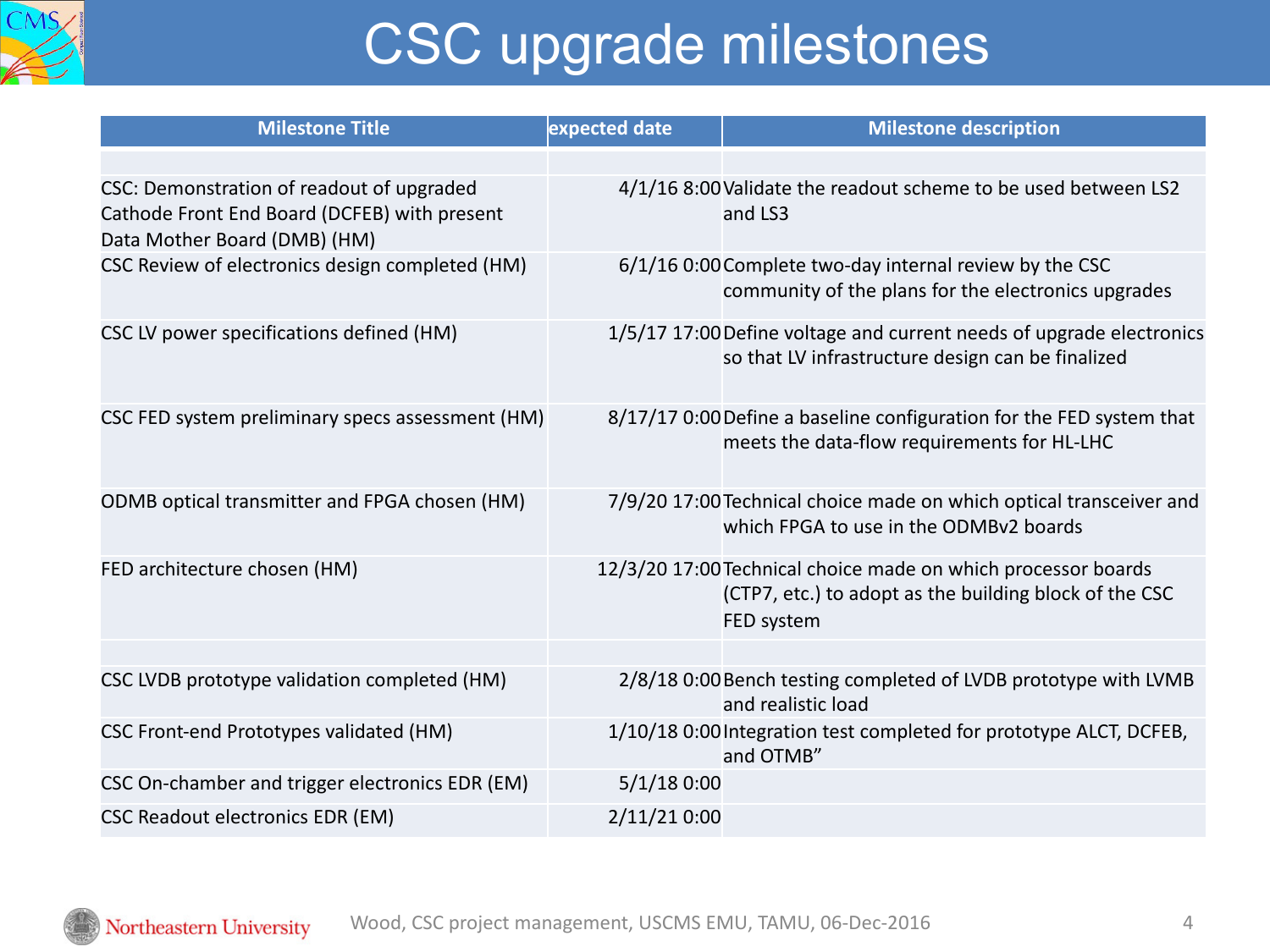

## PRR/ESR dates

| <b>System</b> | <b>PRR/ESR date</b> |
|---------------|---------------------|
| <b>DCFEB</b>  | <b>Nov, 2017</b>    |
| <b>OTMB</b>   | Jan, 2018           |
| <b>LVDB</b>   | Feb, 2018           |
| <b>ALCT</b>   | Apr, 2018           |
| <b>ODMB</b>   | May, 2021           |
| <b>FED</b>    | Feb, 2021           |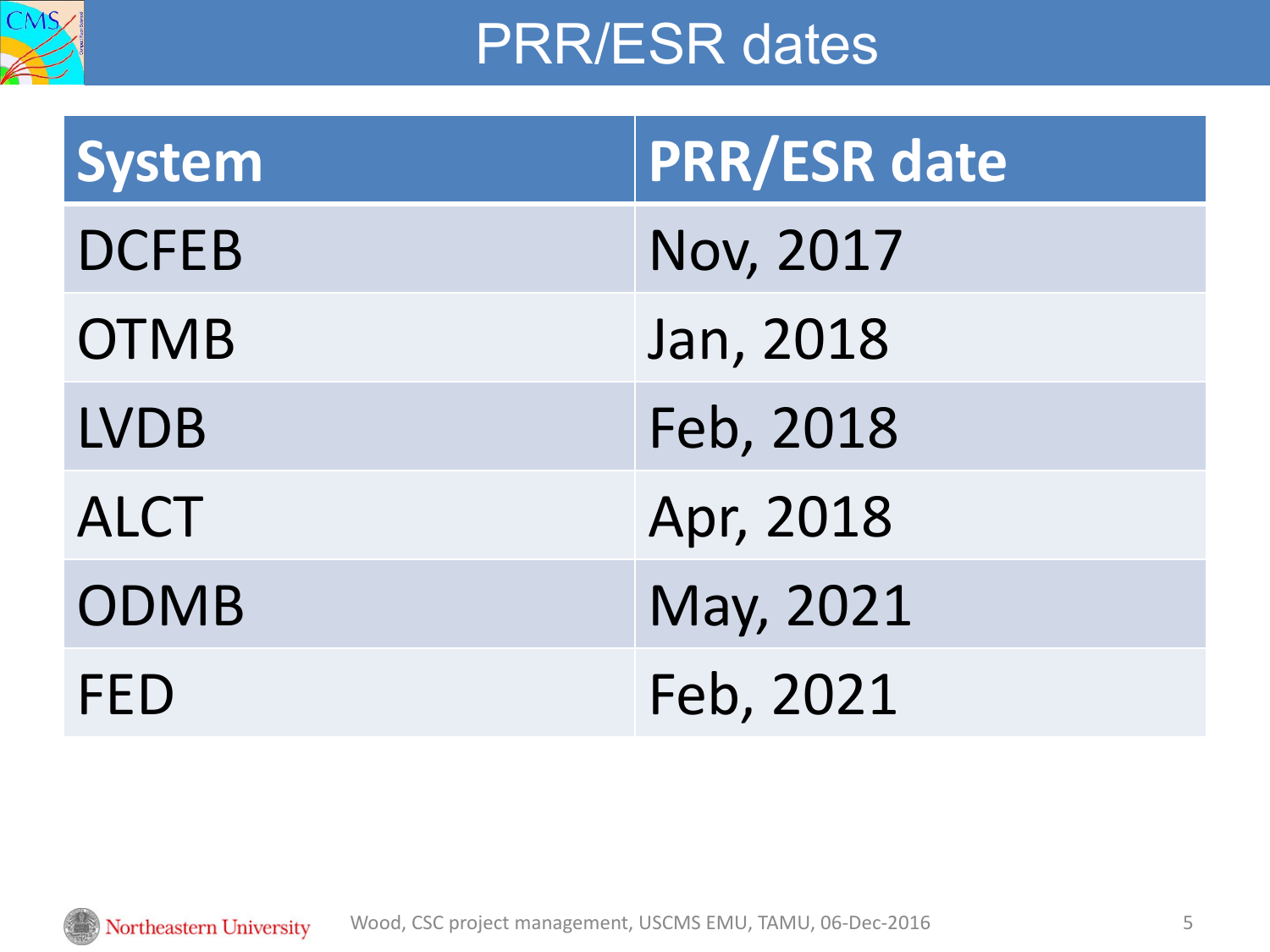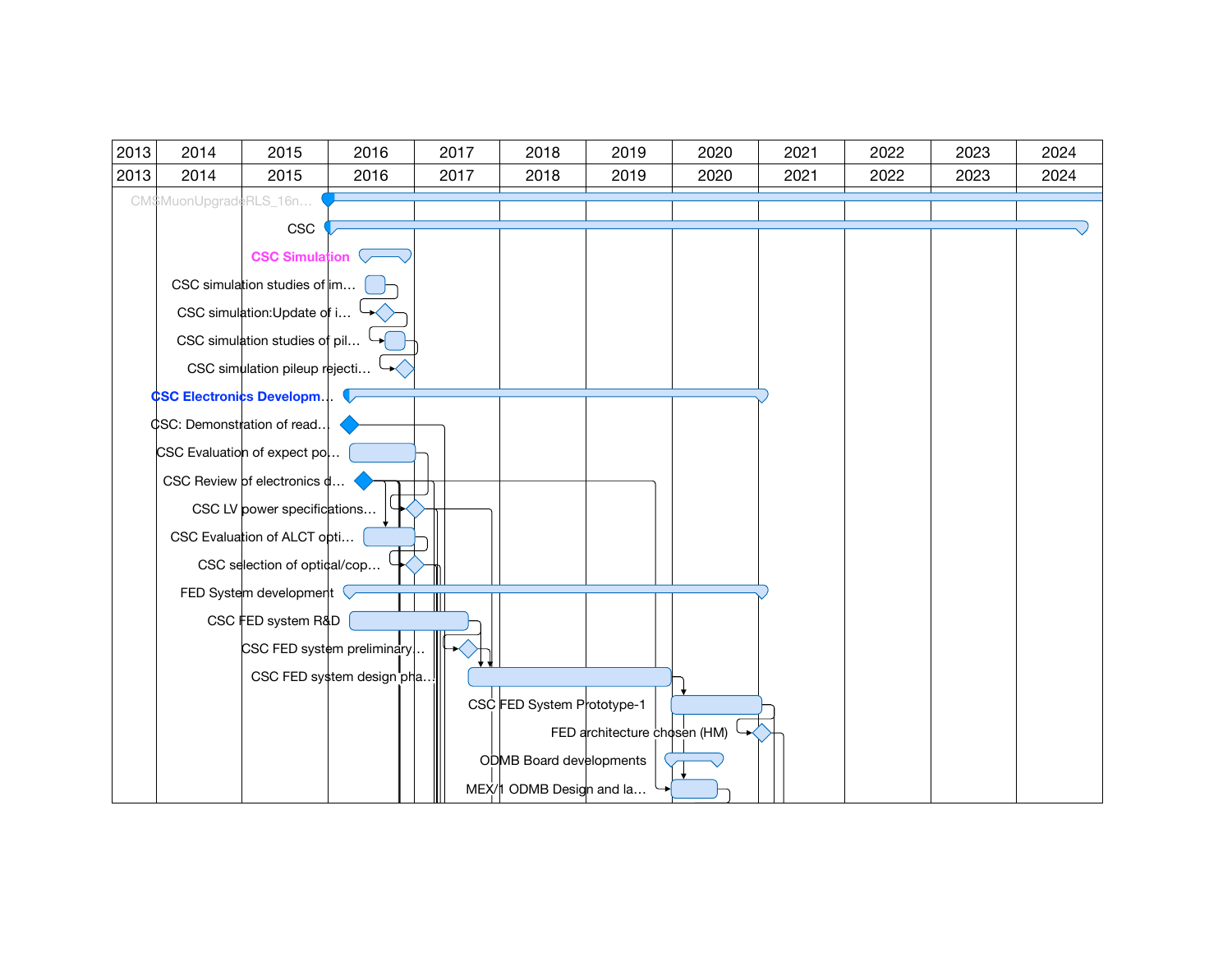| 2013 | 2014                        | 2015                     | 2016                        | 2017                      | 2018                         | 2019                        | 2020 | 2021 | 2022 | 2023 | 2024 |
|------|-----------------------------|--------------------------|-----------------------------|---------------------------|------------------------------|-----------------------------|------|------|------|------|------|
| 2013 | 2014                        | 2015                     | 2016                        | 2017                      | 2018                         | 2019                        | 2020 | 2021 | 2022 | 2023 | 2024 |
|      |                             |                          |                             |                           |                              | ODMB optical transmitter an | ◇    |      |      |      |      |
|      | CSC Electronics Pre-product |                          |                             |                           |                              |                             |      |      |      |      |      |
|      |                             |                          | ME2-4/1 OTMBs               |                           |                              |                             |      |      |      |      |      |
|      |                             |                          | OTMB Prototyping            |                           |                              |                             |      |      |      |      |      |
|      |                             | OTMB review resplacement |                             |                           |                              |                             |      |      |      |      |      |
|      |                             |                          | OTMB select replacement c.  |                           |                              |                             |      |      |      |      |      |
|      |                             |                          | Obtain bids for OTMB PC, p! |                           |                              |                             |      |      |      |      |      |
|      |                             |                          | OTMB Production readiness   |                           |                              |                             |      |      |      |      |      |
|      |                             |                          | Spending approval for OTMB  |                           |                              |                             |      |      |      |      |      |
|      |                             |                          | OTMB Mezzanine productio.   |                           |                              |                             |      |      |      |      |      |
|      |                             |                          | OTMB Baseboard productio.   |                           |                              |                             |      |      |      |      |      |
|      |                             |                          |                             | OTMB mezzanine productio. |                              |                             |      |      |      |      |      |
|      |                             |                          | OTMB Baseboard sample te.   |                           |                              |                             |      |      |      |      |      |
|      |                             |                          | CSC OTMB ready for produc.  |                           |                              |                             |      |      |      |      |      |
|      |                             |                          |                             | OTMB Baseboard Production |                              |                             |      |      |      |      |      |
|      |                             |                          |                             | OTMB Mezzanine Production |                              |                             |      |      |      |      |      |
|      |                             |                          |                             | OTMB production testing   |                              |                             |      |      |      |      |      |
|      |                             |                          |                             | OTMB shipping             |                              |                             |      |      |      |      |      |
|      |                             |                          |                             | OTMB post-production Inte |                              |                             |      |      |      |      |      |
|      |                             |                          |                             |                           | CSC OTMB ready for installa. |                             |      |      |      |      |      |
|      |                             | CSC Power distribution   |                             |                           |                              |                             |      |      |      |      |      |
|      |                             |                          | CSC LVDB boards             |                           |                              |                             |      |      |      |      |      |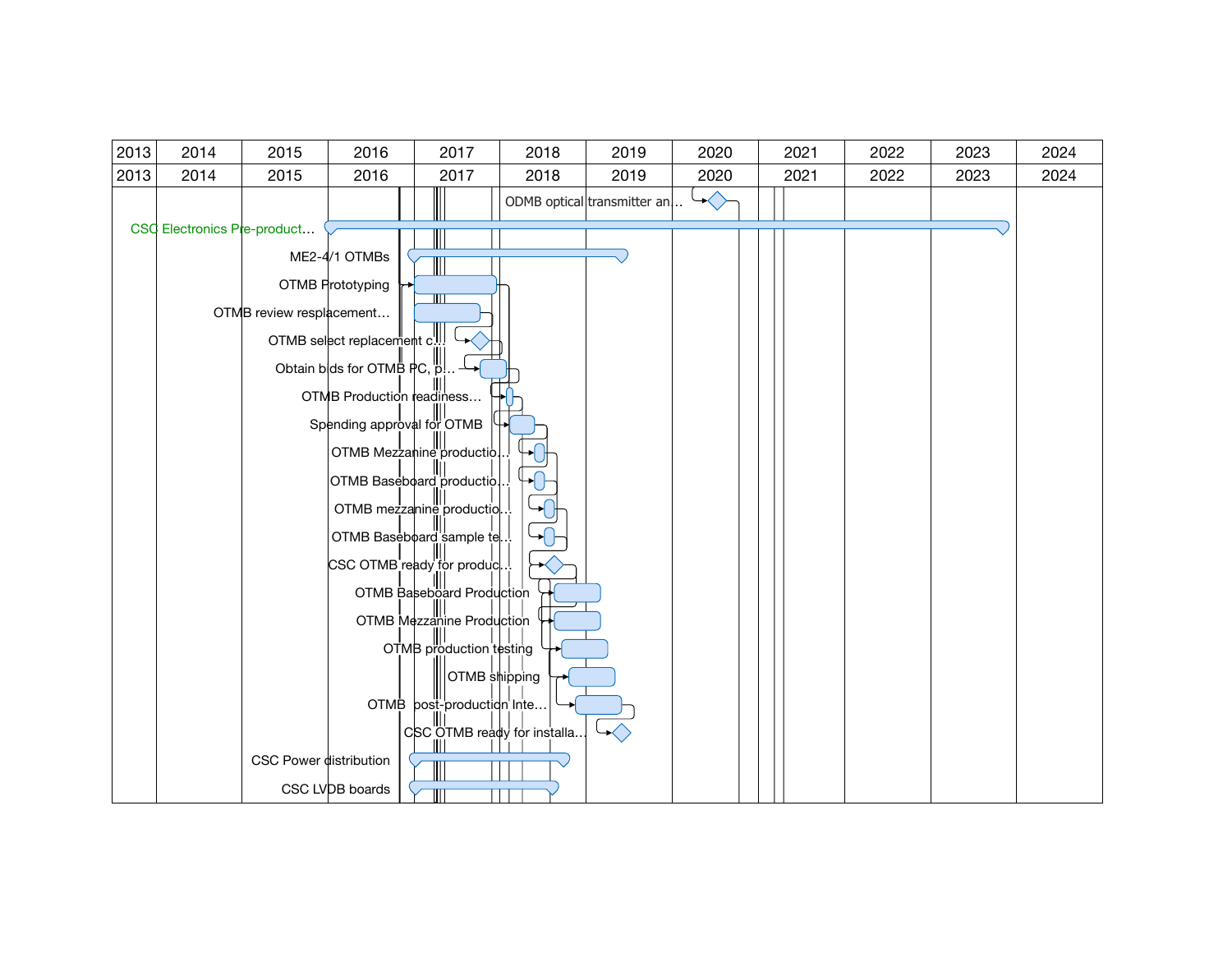| 2013 | 2014 | 2015                        | 2016                          | 2017                | 2018 | 2019 | 2020 | 2021 | 2022 | 2023 | 2024 |
|------|------|-----------------------------|-------------------------------|---------------------|------|------|------|------|------|------|------|
| 2013 | 2014 | 2015                        | 2016                          | 2017                | 2018 | 2019 | 2020 | 2021 | 2022 | 2023 | 2024 |
|      |      | CSC LVDB prototype design   |                               |                     |      |      |      |      |      |      |      |
|      |      |                             | CSC prototype LVDB produc     |                     |      |      |      |      |      |      |      |
|      |      |                             | CSC LVDB prototype testing    |                     |      |      |      |      |      |      |      |
|      |      |                             | CSC LVDB prototype validati   |                     |      |      |      |      |      |      |      |
|      |      |                             |                               | CSC LVDB PRR        |      |      |      |      |      |      |      |
|      |      |                             | CSC LVDB ready for product    |                     |      |      |      |      |      |      |      |
|      |      |                             | CSC procure LVOB parts        |                     |      |      |      |      |      |      |      |
|      |      |                             |                               | CSC LVDB production |      |      |      |      |      |      |      |
|      |      |                             | <b>CSC Junction Boxes</b>     |                     |      |      |      |      |      |      |      |
|      |      | CSC Design of Power distrib |                               |                     |      |      |      |      |      |      |      |
|      |      |                             | CSC Procurement of Power      |                     |      |      |      |      |      |      |      |
|      |      |                             | CSC assembly of Power dist.   |                     |      |      |      |      |      |      |      |
|      |      |                             |                               | $CSC$ LV supplies   |      |      |      |      |      |      |      |
|      |      |                             | CSC procure Maraton supplies  |                     |      |      |      |      |      |      |      |
|      |      |                             | CSC ALCT mezzanine boards     |                     |      |      |      |      |      |      |      |
|      |      |                             | MEX/1 ALCT start project (LM) |                     |      |      |      |      |      |      |      |
|      |      |                             | MEX/1 ALCT Desgin and Lay     |                     |      |      |      |      |      |      |      |
|      |      |                             | MEX/1 ALCT Prototype prod     |                     |      |      |      |      |      |      |      |
|      |      |                             | MEX/1 ALCT prototype testing  |                     |      |      |      |      |      |      |      |
|      |      |                             | MEX/1 ALCT production des     |                     |      |      |      |      |      |      |      |
|      |      |                             | MEX/1 ALCT obtain bids on     |                     |      |      |      |      |      |      |      |
|      |      |                             |                               | MEX/1 ALCT PRR      |      |      |      |      |      |      |      |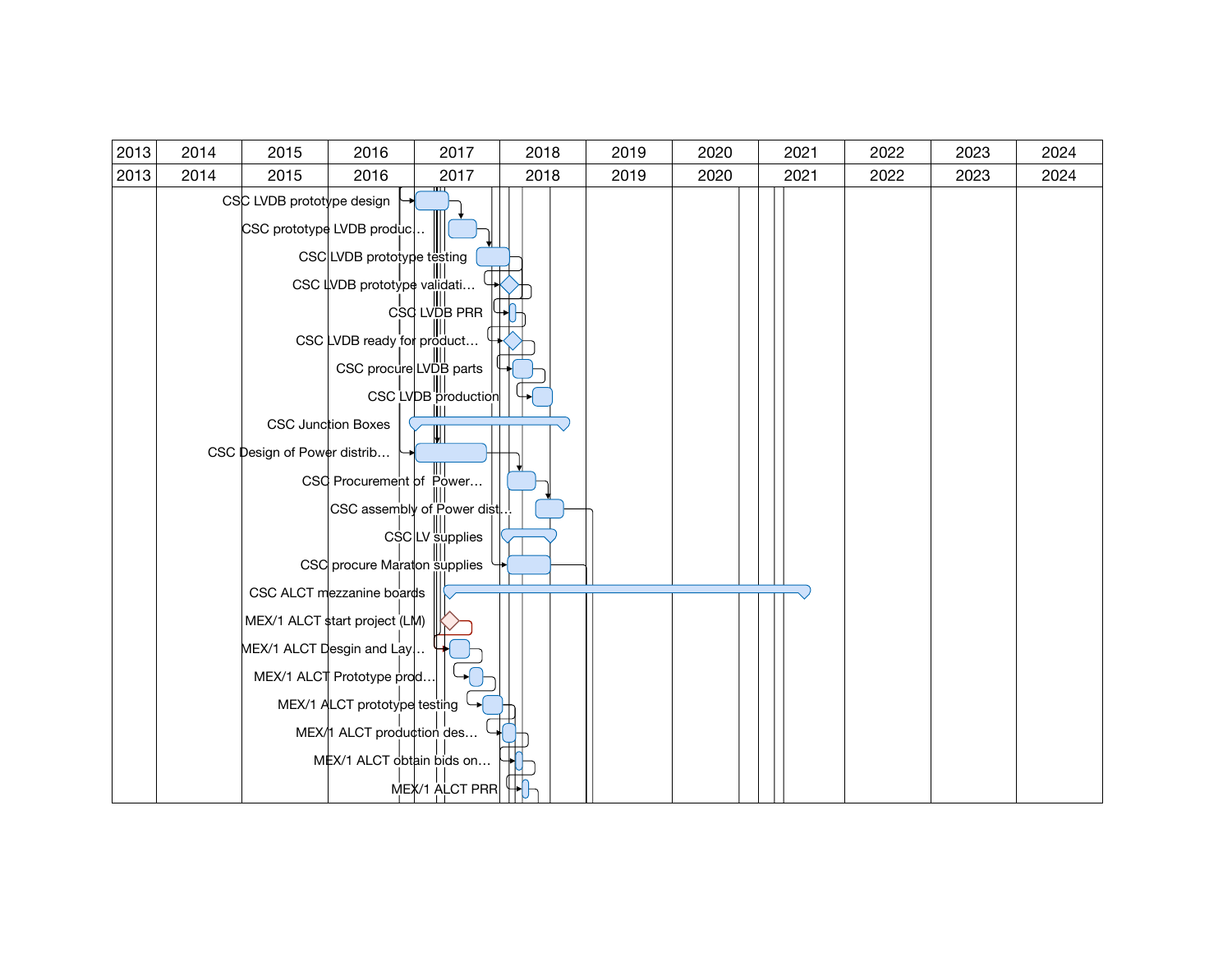| 2013 | 2014 | 2015 | 2016                                                     | 2017                                                                                                                                                                  | 2018                                                                                                   | 2019                                                                                                                                                                  | 2020                                                | 2021 | 2022 | 2023 | 2024 |
|------|------|------|----------------------------------------------------------|-----------------------------------------------------------------------------------------------------------------------------------------------------------------------|--------------------------------------------------------------------------------------------------------|-----------------------------------------------------------------------------------------------------------------------------------------------------------------------|-----------------------------------------------------|------|------|------|------|
| 2013 | 2014 | 2015 | 2016                                                     | 2017                                                                                                                                                                  | 2018                                                                                                   | 2019                                                                                                                                                                  | 2020                                                | 2021 | 2022 | 2023 | 2024 |
|      |      |      | Funding in place for MEX/1<br>MEX/1 ALCT ready for produ | MEX/1 ALCT production sa.<br>MEX/1 ALCT production sa.<br>MEX/1 ALCT production and.<br>MEX/1 ALCT shipping<br>MEX/1 ALCT integration<br>MEX/1 ALCT ready for install | Funding in place for ME-ou<br>ME-outer ALCT start project.                                             |                                                                                                                                                                       |                                                     |      |      |      |      |
|      |      |      | ME2-4/1 DCFEBs $\heartsuit$                              |                                                                                                                                                                       | ME-outer ALCT design and [<br>ME-outer ALCT preproductio<br>ME-outer ALCT preproductio<br>$\mathbf{H}$ | ME-outer ALCT obtain bids<br>ME-outer ALCT PRR<br>ME-outer ALCT ready for pro<br>ME-out ALCT production sa<br>ME-outer ALCT production s<br>ME-out ALCT production an | ME-outer ALCT shipping<br>ME-outer ALCT integration |      |      |      |      |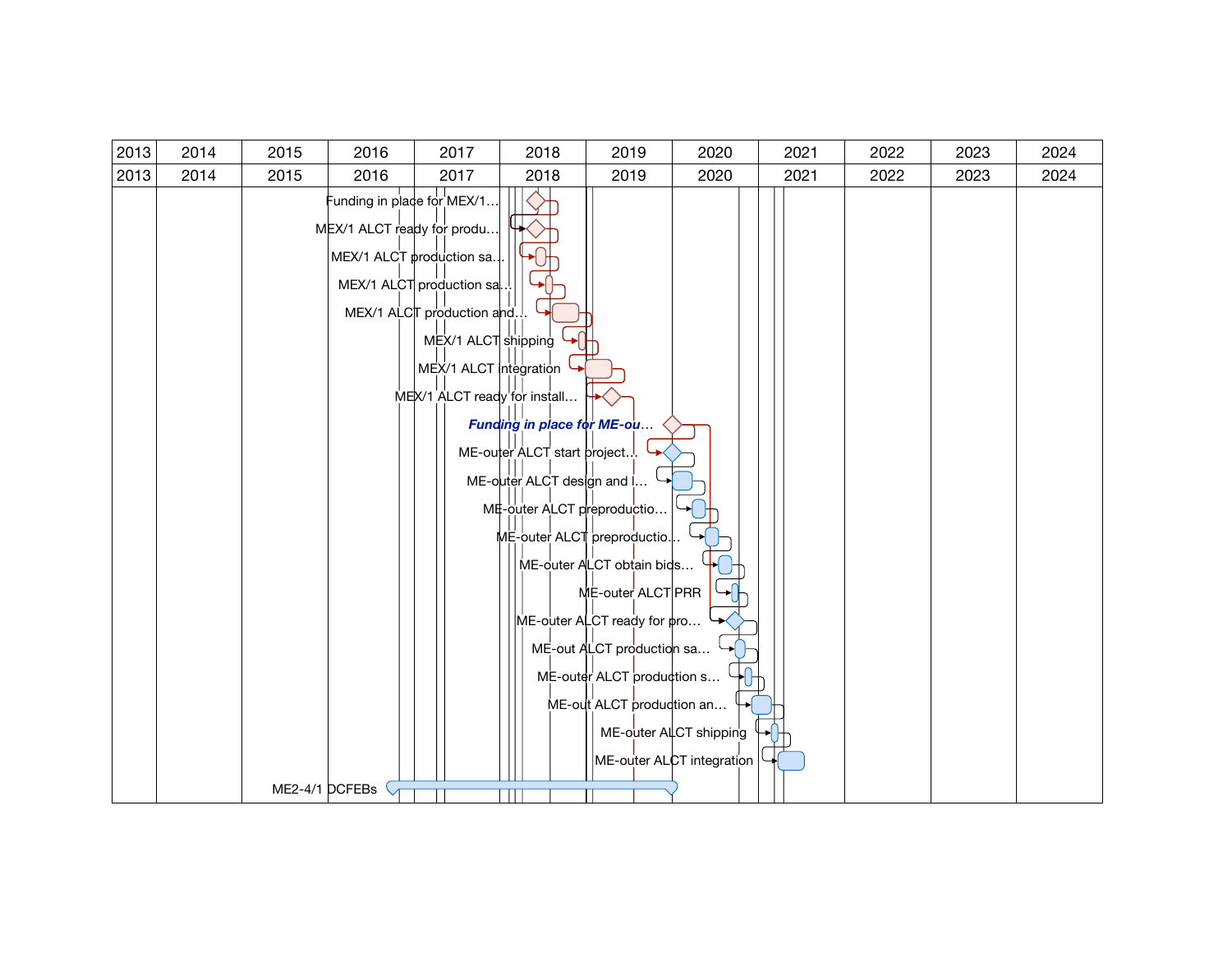| 2013 | 2014 | 2015                      | 2016                         | 2017                         | 2018                        | 2019 | 2020 | 2021 | 2022 | 2023 | 2024 |
|------|------|---------------------------|------------------------------|------------------------------|-----------------------------|------|------|------|------|------|------|
| 2013 | 2014 | 2015                      | 2016                         | 2017                         | 2018                        | 2019 | 2020 | 2021 | 2022 | 2023 | 2024 |
|      |      |                           | DCFEB choice of optical tran |                              |                             |      |      |      |      |      |      |
|      |      |                           | DCFEB: optain bids on parts  |                              |                             |      |      |      |      |      |      |
|      |      | DCFEB: comparator ASICs d |                              |                              |                             |      |      |      |      |      |      |
|      |      | DCFEB: procure comparator |                              |                              |                             |      |      |      |      |      |      |
|      |      |                           |                              | DCHEB PRR                    |                             |      |      |      |      |      |      |
|      |      |                           | Spending approval for DCFEB  |                              |                             |      |      |      |      |      |      |
|      |      |                           | CSC DCFEB ready for produ    |                              |                             |      |      |      |      |      |      |
|      |      |                           | CSC DCFEB ready for produ.   |                              |                             |      |      |      |      |      |      |
|      |      |                           | CSC DCFEB ready for produ    |                              |                             |      |      |      |      |      |      |
|      |      |                           | DCFEB production sample (    |                              |                             |      |      |      |      |      |      |
|      |      |                           | DCFEB produciton sample t    |                              |                             |      |      |      |      |      |      |
|      |      |                           |                              | <b>DCFEB Production</b>      |                             |      |      |      |      |      |      |
|      |      |                           |                              | DCFEB shipping               |                             |      |      |      |      |      |      |
|      |      |                           |                              | DCFEB Integration: boards f. |                             |      |      |      |      |      |      |
|      |      |                           |                              | DCFEB integration: boards f  |                             |      |      |      |      |      |      |
|      |      |                           |                              | CSC DCFEB boards ready fo    |                             |      |      |      |      |      |      |
|      |      |                           |                              |                              | float for CSC DCFEB minus   |      |      |      |      |      |      |
|      |      |                           |                              |                              | CSC DCFEB minus endcap r    |      |      |      |      |      |      |
|      |      |                           |                              | CSC DCFEB boards ready fo    |                             |      |      |      |      |      |      |
|      |      |                           |                              |                              | float for CSC DCFEB plus en |      |      |      |      |      |      |
|      |      |                           |                              |                              | CSC DOFEB plus endcap re    |      |      |      |      |      |      |
|      |      |                           | CSC Front-end Prototypes v   |                              |                             |      |      |      |      |      |      |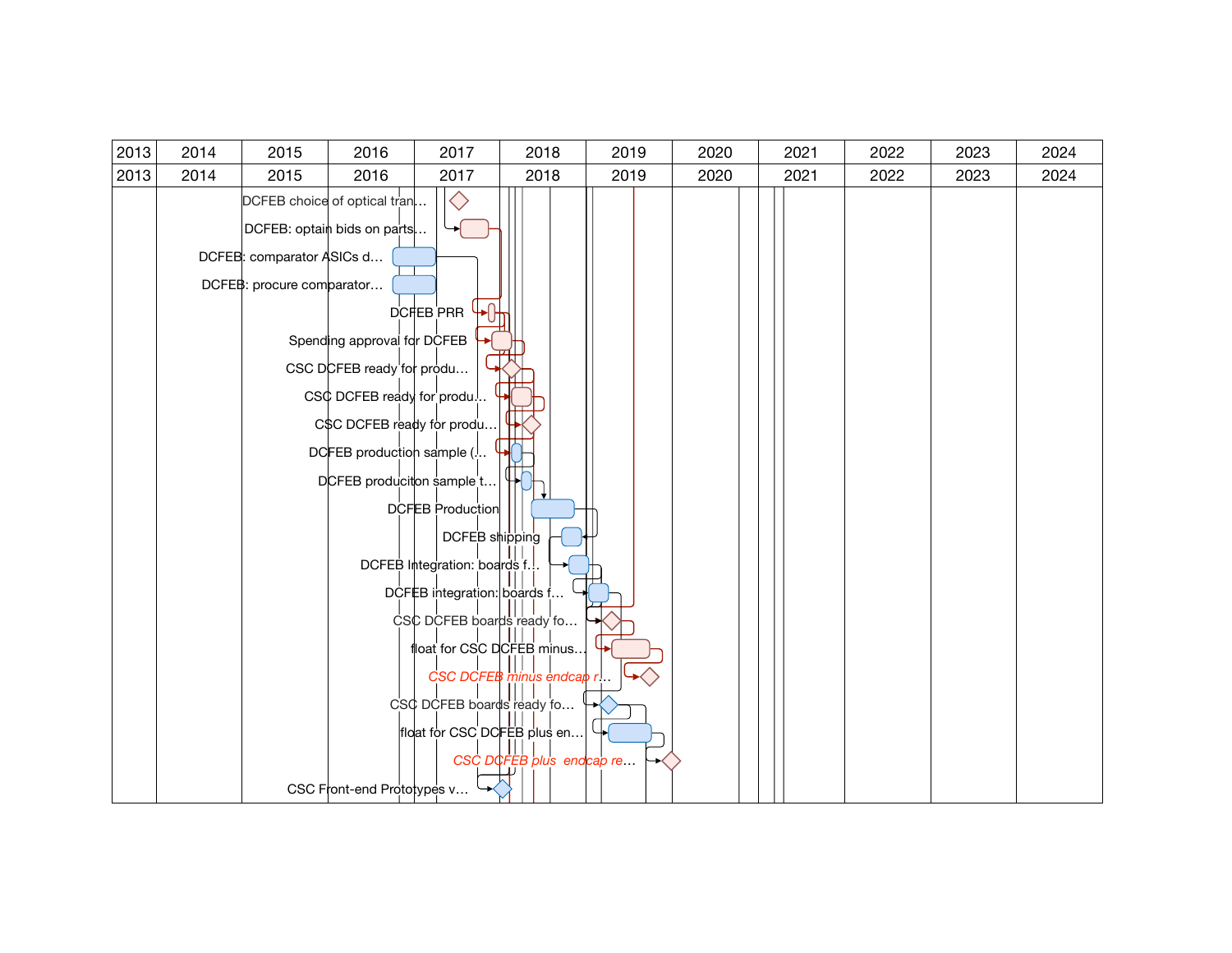| 2013 | 2014 | 2015                                                               | 2016                          | 2017                      | 2018                                                     | 2019 | 2020                                    | 2021    | 2022    | 2023 | 2024 |
|------|------|--------------------------------------------------------------------|-------------------------------|---------------------------|----------------------------------------------------------|------|-----------------------------------------|---------|---------|------|------|
| 2013 | 2014 | 2015                                                               | 2016                          | 2017                      | 2018                                                     | 2019 | 2020                                    | 2021    | 2022    | 2023 | 2024 |
|      |      | ME2-4/1 Optical Fibers<br>ME2 <sup>1</sup> 4/1 Optical Fiber evalu | ME2-4/1 Optical fiber vendor. | procurement               | <del>.</del>                                             |      |                                         |         |         |      |      |
|      |      |                                                                    |                               |                           | shipping<br>CSC electronids installation                 |      |                                         |         |         |      |      |
|      |      |                                                                    |                               |                           | CSC Begin access to MEX/                                 |      |                                         |         |         |      |      |
|      |      |                                                                    |                               | Disconnect and remove ME- |                                                          |      |                                         |         |         |      |      |
|      |      |                                                                    |                               |                           | Refubish ME-X/1 chambers<br>Minus endcap installation an |      |                                         |         |         |      |      |
|      |      |                                                                    |                               |                           | Minus endcap ME-X/1 install                              |      |                                         |         |         |      |      |
|      |      |                                                                    |                               |                           | <b>CSC Begin access to MEX/</b>                          |      |                                         |         |         |      |      |
|      |      |                                                                    |                               |                           | Disconnect and remove ME+                                |      |                                         |         |         |      |      |
|      |      |                                                                    |                               |                           | Refurbish ME+X/1 chambers                                |      |                                         |         |         |      |      |
|      |      |                                                                    |                               |                           | Plus endcap installation and                             |      |                                         |         |         |      |      |
|      |      |                                                                    |                               |                           | Plus endcap ME+X/1 installe                              |      |                                         |         |         |      |      |
|      |      |                                                                    |                               |                           |                                                          |      | MEX/1 Electronics Radiation             |         |         |      |      |
|      |      |                                                                    |                               |                           |                                                          |      |                                         | Round-1 |         |      |      |
|      |      |                                                                    |                               |                           |                                                          |      |                                         |         | Round-2 |      |      |
|      |      |                                                                    |                               |                           |                                                          |      | $CSC$ Optical $\downarrow$ ink ODMB-FED |         |         |      |      |
|      |      |                                                                    |                               |                           |                                                          |      | CSC Optical Link ODMB-FE.               |         |         |      |      |
|      |      |                                                                    |                               |                           |                                                          |      | CSC Optical Link ODMB-FE                |         |         |      |      |